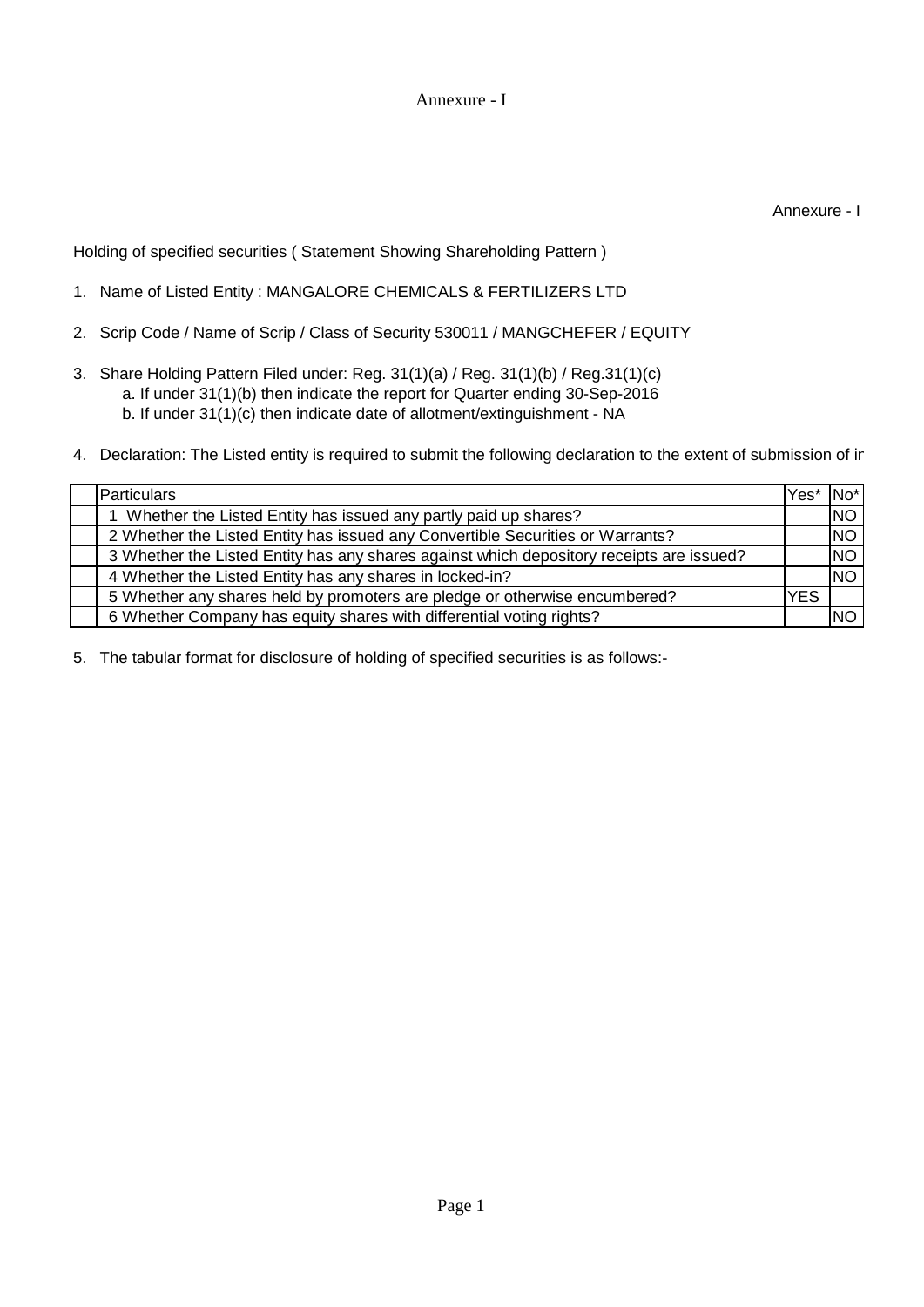## Table I

|                |                       |         |                       |              |              |              |                                        |                     |                       |                 |                         | Table I - Summary Statement holding of specified securities |                    |              |           |                      |          |                |
|----------------|-----------------------|---------|-----------------------|--------------|--------------|--------------|----------------------------------------|---------------------|-----------------------|-----------------|-------------------------|-------------------------------------------------------------|--------------------|--------------|-----------|----------------------|----------|----------------|
| Cate           | Category of           | Nos. of | No. of                | No. of       | No. of       | Total nos.   | Share-                                 |                     |                       |                 | Number of Voting Rights | No. of                                                      | Shareholding,      |              | Number of | Number of Shares     |          | Number of      |
| gory           | Shareholder           | Share-  | fully paid up         | Partly       | shares       | shares held  | holding as                             |                     | held in each class of |                 |                         | Shares                                                      | as a %             |              | Locked in | pledged or otherwise |          | equity         |
| (1)            | (II)                  |         | holders equity shares | paid-up      | underly-     | $(VII) =$    | a % of                                 |                     |                       | securities (IX) |                         | Underlying                                                  | assuming           | shares (XII) |           | encumbered (XIII)    |          | shares held in |
|                |                       | (III)   | held                  | equity       | ing          | $(IV)+(V)+$  | total no.                              |                     |                       |                 |                         | Outstand-                                                   | full conversion    |              |           |                      |          | dematerialized |
|                |                       |         | (IV)                  | shares       | Deposi-      | (VI)         | of shares                              |                     |                       |                 |                         | ing                                                         | of convertible     |              |           |                      |          | form (XIV)     |
|                |                       |         |                       | held         | tory         |              | Calculated No of Voting Right Total as |                     |                       |                 |                         | convertible                                                 | securities         |              | As a %    | No.(a)               | As a %   |                |
|                |                       |         |                       | (V)          | Receipts     |              |                                        |                     | Class Tota            |                 | a % of                  | securities                                                  | (as a              | No.          | of total  |                      | of total |                |
|                |                       |         |                       |              | (VI)         |              | per SCRR,                              | Cla                 |                       |                 | $(A+B+C)$               | (including                                                  | percentage         | (a)          | Shares    |                      | Shares   |                |
|                |                       |         |                       |              |              |              | 1957)                                  | SS                  | eg: Y                 |                 |                         | Warrants)                                                   | of diluted share   |              | held (b)  |                      | held (b) |                |
|                |                       |         |                       |              |              |              | (VIII) As a                            | eg:<br>$\mathsf{x}$ |                       |                 |                         | (X)                                                         | capital)           |              |           |                      |          |                |
|                |                       |         |                       |              |              |              | $%$ of                                 |                     |                       |                 |                         |                                                             | $(XI) = (VII)+(X)$ |              |           |                      |          |                |
|                |                       |         |                       |              |              |              | $(A+B+C2)$                             |                     |                       |                 |                         |                                                             | As a % of          |              |           |                      |          |                |
|                |                       |         |                       |              |              |              |                                        |                     |                       |                 |                         |                                                             | $(A+B+C2)$         |              |           |                      |          |                |
|                |                       |         |                       |              |              |              |                                        |                     |                       |                 |                         |                                                             |                    |              |           |                      |          |                |
|                |                       |         |                       |              |              |              |                                        |                     |                       |                 |                         |                                                             |                    |              |           |                      |          |                |
|                | <b>PROMOTER &amp;</b> |         |                       |              |              |              |                                        |                     |                       |                 |                         |                                                             |                    |              |           |                      |          |                |
| IA.            | <b>PROMOTER</b>       |         |                       |              |              |              |                                        |                     |                       |                 |                         |                                                             |                    |              |           |                      |          |                |
|                | <b>GROUP</b>          |         | 88886107              | $\mathbf{0}$ | $\mathbf{0}$ | 88886107     |                                        | 75 ###              |                       | $0$ ###         | 75.00                   | $\mathbf{0}$                                                | 0                  | $\mathbf 0$  | 0         | 47533521             | 53.48    | 88886107       |
| B.             | <b>PUBLIC</b>         | 56549   | 29629043              | $\Omega$     |              | 29629043     |                                        | $25$ ###            | $\mathbf{0}$          | ###             | 25.00                   | $\mathbf{0}$                                                | 0                  | $\mathbf 0$  |           | <sup>0</sup>         | $\Omega$ | 23804263       |
|                | <b>NON PROMOTER-</b>  |         |                       |              |              |              |                                        |                     |                       |                 |                         |                                                             |                    |              |           |                      |          |                |
|                | <b>NON PUBLIC</b>     |         |                       | $\mathbf{0}$ | 0            | $\mathbf{0}$ | 0.00                                   |                     | $\bf{0}$              | $\bf{0}$        | 0.00                    | $\mathbf{0}$                                                | $\mathbf{0}$       | 0            |           | $\mathbf{0}$         | 0        | 0              |
|                | <b>SHARES</b>         |         |                       |              |              |              |                                        |                     |                       |                 |                         |                                                             |                    |              |           |                      |          |                |
| C1.            | <b>UNDERLYING</b>     |         |                       |              |              |              |                                        |                     |                       |                 |                         |                                                             |                    |              |           |                      |          |                |
|                | <b>DRS</b>            |         |                       | 0            | 0            | $\mathbf{0}$ | 0.00                                   |                     | $\mathbf{0}$          | $\mathbf{0}$    | 0.00                    | 0                                                           | ΟI                 | $\bf{0}$     |           | $\Omega$             | 0        | 0              |
|                |                       |         |                       |              |              |              |                                        |                     |                       |                 |                         |                                                             |                    |              |           |                      |          |                |
| C <sub>2</sub> | <b>SHARES HELD BY</b> |         |                       |              |              |              |                                        |                     |                       |                 |                         |                                                             |                    |              |           |                      |          |                |
|                | <b>EMPLOYEE</b>       |         |                       |              |              |              |                                        |                     |                       |                 |                         |                                                             |                    |              |           |                      |          |                |
|                | <b>TRUSTS</b>         |         |                       | 0            | 0            | $\Omega$     | 0.00                                   |                     | $\bf{0}$              | $\mathbf{0}$    | 0.00                    | $\mathbf{0}$                                                | $\mathbf{0}$       | 0            |           | $\Omega$             | 0        |                |
|                | <b>Total</b>          | 56553   | 118515150             | $\mathbf{0}$ | $\mathbf{0}$ | 118515150    | 100.00 ###                             |                     | $\mathbf{0}$          | ###             | 100.00                  | $\mathbf{0}$                                                | $\mathbf{0}$       | $\bf{0}$     |           | 47533521             | 40.11    | 112690370      |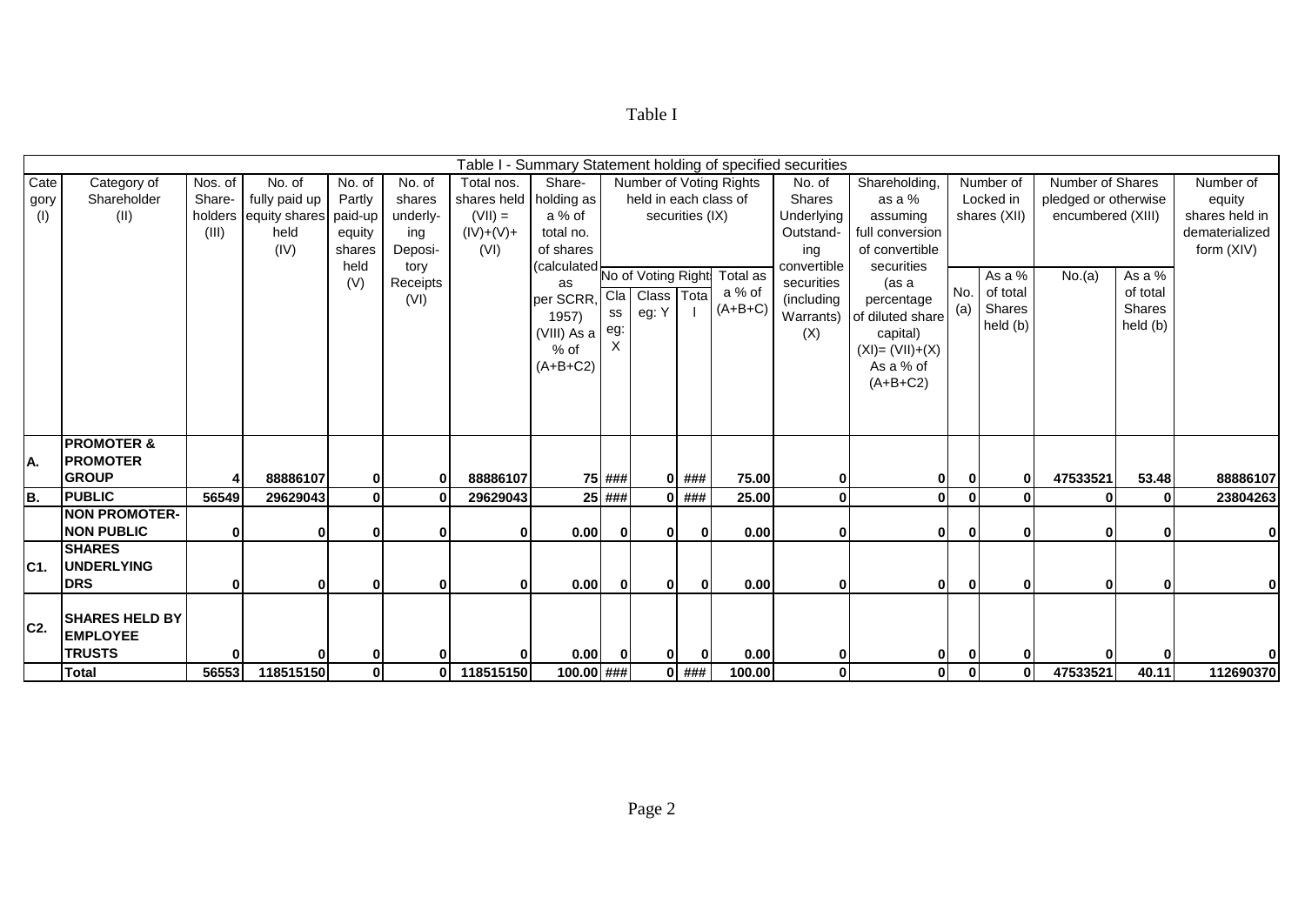| Table II - Statement showing shareholding pattern of the Promoter and Promoter Group<br>Category & Name<br><b>PAN</b><br>Nos. of<br>No. of<br>Partly<br>Total nos.<br>Share-<br>Number of Voting Rights<br>Shareholding,<br>Number of<br>Number of Shares<br>Number of<br>No. of<br>No. of<br>(11)<br>Shareh<br>held in each class of<br>Shares<br>of the Shareholders<br>ully paid up<br>paid-up<br>shares<br>shares held holdin<br>as a %<br>Locked in<br>pledged or otherwise<br>equity<br>(VII)<br>securities (IX)<br><b>Underlying</b><br>underly-<br>g %<br>assuming<br>shares (XII)<br>encumbered (XIII)<br>shares held in<br>(1)<br>older<br>equity<br>equity<br>$IV + V + VI$<br>(III)<br>shares<br>calcul<br>Outstand-<br>full conversion<br>dematerialized<br>shares<br>ing<br>form (XIV)<br>held<br>held<br>Deposi-<br>of convertible<br>ated<br>ing<br>(IV)<br>(V)<br>convertible<br>securities<br>tory<br>as<br>$Asa\%$<br>No of Voting Rights<br>Total as<br>As a %<br>No.(a)<br>Receipts<br>securities<br>(as a<br>per<br>No.<br>of total<br>a % of<br>of total<br>Clas<br>Class<br>Total<br>(VI)<br><b>SCRR</b><br>(including<br>percentage<br>Shares<br>Shares<br>Total<br>(a)<br>$\times$<br>s<br>Warrants)<br>of diluted share<br>1957<br>held (b)<br>held (b)<br>Voting<br>Y<br>(X)<br>As a<br>capital)<br>rights<br>$%$ of<br>$(XI) = (VII)+(X)$<br>$(A+B+$<br>as a % of<br>$A+B+C2$<br>C <sub>2</sub><br>(VIII)<br><b>INDIAN</b><br>Individuals/Hindu<br>undivided<br><b>Family</b><br>0.00<br>$\mathbf{0}$<br>$\mathbf{0}$<br>οI<br>0.00<br>$\mathbf{0}$<br>$\mathbf{0}$<br>0.00<br>$\mathbf{0}$<br>0<br>$\mathbf{0}$<br>01<br>0<br>0<br>0 I<br>Οl<br>0<br>Central Government/<br><b>State Government(s)</b><br>0<br>0.00<br>0.00<br>$\mathbf{0}$<br>0.00<br>$\mathbf 0$<br>$\mathbf{0}$<br>0<br>$\Omega$<br>0<br>01<br>0<br>$\mathbf{0}$<br>O<br>0<br>$\mathbf 0$<br>0<br><b>Financial Institutions/</b><br>$\mathbf 0$<br><b>Banks</b><br>0.00<br>0<br>$\mathbf{0}$<br>0.00<br>$\mathbf{0}$<br>0.00<br>$\mathbf{0}$<br>O<br>0<br>$\Omega$<br>01<br>0<br>Οl<br>$\Omega$<br>n<br>ŋ<br><b>ANY OTHER</b><br>d<br>88886107 75.00<br>47533521<br><b>Bodies Corporate</b><br>88886107<br>88886107<br>88886107<br>75.00<br>0l<br>οI<br>53.48<br>88886107<br>$\mathbf{0}$<br>0<br>$\mathbf{0}$<br>0l<br>$\mathbf 0$<br>Δ<br>Names:<br><b>ZUARI FERTILISERS</b><br>AND CHEMICALS<br><b>LIMITED</b><br>AAACZ3961E<br>62843211<br>62843211<br>62843211<br>53.03<br>42779640<br>68.07<br>62843211 53.03<br>$\overline{0}$<br>$\overline{0}$<br>$\mathbf 0$<br>62843211<br>$\Omega$<br>UNITED BREWERIES<br>(HOLDINGS)<br>LIMITED<br>4753881<br>AAACU2307D<br>17836068<br>17836068<br>17836068<br>15.05<br>$\overline{0}$<br>$\mathbf 0$<br>26.65<br>17836068<br>17836068 15.05<br>$\Omega$<br>$\overline{0}$<br><b>MCDOWELL</b><br><b>HOLDINGS LIMITED</b><br>AAECM1162E<br>5826828<br>5826828<br>5826828<br>4.91<br>$\mathbf 0$<br>5826828<br>4.91<br>5826828<br>$\overline{0}$<br>0.00<br>$\Omega$<br>$\Omega$<br><b>KINGFISHER</b><br><b>FINVEST INDIA LTD</b><br>AABCV9224B<br>2380000<br>2380000<br>2380000<br>2.01<br>0.00<br>2380000<br>2.01<br>2380000<br>$\overline{0}$<br>0<br>75.00<br>47533521<br>88886107<br>88886107<br>88886107<br>88886107<br>75.00<br>$\mathbf{0}$<br>ΩI<br>53.48<br>88886107<br>Sub-Total (A)(1)<br>$\bf{0}$<br>$\mathbf{0}$<br>$\mathbf{0}$<br>0<br>$\Omega$<br>$\overline{2}$ .<br><b>FOREIGN</b><br><b>Individuals (Non-</b><br>a.Resident Individuals/<br>Foreign Individuals)<br>0.00<br>0.00<br>0.00<br>$\mathbf{0}$<br>0<br>0<br>0 I<br>$\mathbf 0$<br>0<br>0<br>0<br>01<br>0<br>0<br>0<br>0<br>0<br>$\mathbf{0}$<br>$\mathbf{o}$<br>$\mathbf{0}$<br>$\mathbf{0}$<br>$\mathbf{0}$<br>οl<br>$\mathbf 0$<br>b. Government<br>$\mathbf{0}$<br>$\bf{0}$<br>0.00<br>0<br>0.00<br>0<br>0.00<br>$\mathbf{0}$<br>$\mathbf{0}$<br>$\Omega$<br> 0 <br>0<br>0<br>0.00<br>$\mathbf{0}$<br> 0 <br>0.00<br> 0 <br>0.00<br>$\mathbf 0$<br>c. Institutions<br>ΟI<br>0<br>$\mathbf{0}$<br>οI<br>01<br> 0 <br>01<br><b>Foreign Portfolio</b><br>0.00<br>0.00<br>$\mathbf{0}$<br>0.00<br>$\mathbf 0$<br>d. Investor<br>$\mathbf{0}$<br>0<br>οI<br>0<br>$\mathbf{0}$<br>0<br>0<br>0<br>0<br>01<br>U<br>01<br>$\overline{f}$ .<br><b>ANY OTHER</b><br>0.00<br>$\mathbf{0}$<br>οI<br>0<br>0.00<br> 0 <br>$\mathbf{0}$<br>0.00<br>$\mathbf 0$<br>Sub-Total (A)(2)<br>0l<br>$\mathbf{0}$<br>ΟI<br>0l<br>0l<br>ΟI<br>0l<br>ΟI<br><b>Total Shareholding of</b><br>Promoter<br>and Promoter Group<br>88886107<br>88886107 75.00 88886107<br>88886107<br>$\mathbf{0}$<br>47533521<br>$(A)=(A)(1)+(A)(2)$<br>0l<br>$\mathbf{0}$<br>ΟI<br>75.00<br>0<br> 0 <br>40.11<br>88886107<br>01<br>4 | Table II |  |  |  |  |  |  |  |  |  |  |  |  |  |  |  |  |  |  |
|--------------------------------------------------------------------------------------------------------------------------------------------------------------------------------------------------------------------------------------------------------------------------------------------------------------------------------------------------------------------------------------------------------------------------------------------------------------------------------------------------------------------------------------------------------------------------------------------------------------------------------------------------------------------------------------------------------------------------------------------------------------------------------------------------------------------------------------------------------------------------------------------------------------------------------------------------------------------------------------------------------------------------------------------------------------------------------------------------------------------------------------------------------------------------------------------------------------------------------------------------------------------------------------------------------------------------------------------------------------------------------------------------------------------------------------------------------------------------------------------------------------------------------------------------------------------------------------------------------------------------------------------------------------------------------------------------------------------------------------------------------------------------------------------------------------------------------------------------------------------------------------------------------------------------------------------------------------------------------------------------------------------------------------------------------------------------------------------------------------------------------------------------------------------------------------------------------------------------------------------------------------------------------------------------------------------------------------------------------------------------------------------------------------------------------------------------------------------------------------------------------------------------------------------------------------------------------------------------------------------------------------------------------------------------------------------------------------------------------------------------------------------------------------------------------------------------------------------------------------------------------------------------------------------------------------------------------------------------------------------------------------------------------------------------------------------------------------------------------------------------------------------------------------------------------------------------------------------------------------------------------------------------------------------------------------------------------------------------------------------------------------------------------------------------------------------------------------------------------------------------------------------------------------------------------------------------------------------------------------------------------------------------------------------------------------------------------------------------------------------------------------------------------------------------------------------------------------------------------------------------------------------------------------------------------------------------------------------------------------------------------------------------------------------------------------------------------------------------------------------------------------------------------------------------------------------------------------------------------------------------------------------------------------------------------------------------------------------------------------------------------------------------------------------------------------------------------------------------------------------------------------------------------------------------------------------------------------------------------------------------------------------------------------------------------------------------------------------|----------|--|--|--|--|--|--|--|--|--|--|--|--|--|--|--|--|--|--|
|                                                                                                                                                                                                                                                                                                                                                                                                                                                                                                                                                                                                                                                                                                                                                                                                                                                                                                                                                                                                                                                                                                                                                                                                                                                                                                                                                                                                                                                                                                                                                                                                                                                                                                                                                                                                                                                                                                                                                                                                                                                                                                                                                                                                                                                                                                                                                                                                                                                                                                                                                                                                                                                                                                                                                                                                                                                                                                                                                                                                                                                                                                                                                                                                                                                                                                                                                                                                                                                                                                                                                                                                                                                                                                                                                                                                                                                                                                                                                                                                                                                                                                                                                                                                                                                                                                                                                                                                                                                                                                                                                                                                                                                                                                                    |          |  |  |  |  |  |  |  |  |  |  |  |  |  |  |  |  |  |  |
|                                                                                                                                                                                                                                                                                                                                                                                                                                                                                                                                                                                                                                                                                                                                                                                                                                                                                                                                                                                                                                                                                                                                                                                                                                                                                                                                                                                                                                                                                                                                                                                                                                                                                                                                                                                                                                                                                                                                                                                                                                                                                                                                                                                                                                                                                                                                                                                                                                                                                                                                                                                                                                                                                                                                                                                                                                                                                                                                                                                                                                                                                                                                                                                                                                                                                                                                                                                                                                                                                                                                                                                                                                                                                                                                                                                                                                                                                                                                                                                                                                                                                                                                                                                                                                                                                                                                                                                                                                                                                                                                                                                                                                                                                                                    |          |  |  |  |  |  |  |  |  |  |  |  |  |  |  |  |  |  |  |
|                                                                                                                                                                                                                                                                                                                                                                                                                                                                                                                                                                                                                                                                                                                                                                                                                                                                                                                                                                                                                                                                                                                                                                                                                                                                                                                                                                                                                                                                                                                                                                                                                                                                                                                                                                                                                                                                                                                                                                                                                                                                                                                                                                                                                                                                                                                                                                                                                                                                                                                                                                                                                                                                                                                                                                                                                                                                                                                                                                                                                                                                                                                                                                                                                                                                                                                                                                                                                                                                                                                                                                                                                                                                                                                                                                                                                                                                                                                                                                                                                                                                                                                                                                                                                                                                                                                                                                                                                                                                                                                                                                                                                                                                                                                    |          |  |  |  |  |  |  |  |  |  |  |  |  |  |  |  |  |  |  |
|                                                                                                                                                                                                                                                                                                                                                                                                                                                                                                                                                                                                                                                                                                                                                                                                                                                                                                                                                                                                                                                                                                                                                                                                                                                                                                                                                                                                                                                                                                                                                                                                                                                                                                                                                                                                                                                                                                                                                                                                                                                                                                                                                                                                                                                                                                                                                                                                                                                                                                                                                                                                                                                                                                                                                                                                                                                                                                                                                                                                                                                                                                                                                                                                                                                                                                                                                                                                                                                                                                                                                                                                                                                                                                                                                                                                                                                                                                                                                                                                                                                                                                                                                                                                                                                                                                                                                                                                                                                                                                                                                                                                                                                                                                                    |          |  |  |  |  |  |  |  |  |  |  |  |  |  |  |  |  |  |  |
|                                                                                                                                                                                                                                                                                                                                                                                                                                                                                                                                                                                                                                                                                                                                                                                                                                                                                                                                                                                                                                                                                                                                                                                                                                                                                                                                                                                                                                                                                                                                                                                                                                                                                                                                                                                                                                                                                                                                                                                                                                                                                                                                                                                                                                                                                                                                                                                                                                                                                                                                                                                                                                                                                                                                                                                                                                                                                                                                                                                                                                                                                                                                                                                                                                                                                                                                                                                                                                                                                                                                                                                                                                                                                                                                                                                                                                                                                                                                                                                                                                                                                                                                                                                                                                                                                                                                                                                                                                                                                                                                                                                                                                                                                                                    |          |  |  |  |  |  |  |  |  |  |  |  |  |  |  |  |  |  |  |
|                                                                                                                                                                                                                                                                                                                                                                                                                                                                                                                                                                                                                                                                                                                                                                                                                                                                                                                                                                                                                                                                                                                                                                                                                                                                                                                                                                                                                                                                                                                                                                                                                                                                                                                                                                                                                                                                                                                                                                                                                                                                                                                                                                                                                                                                                                                                                                                                                                                                                                                                                                                                                                                                                                                                                                                                                                                                                                                                                                                                                                                                                                                                                                                                                                                                                                                                                                                                                                                                                                                                                                                                                                                                                                                                                                                                                                                                                                                                                                                                                                                                                                                                                                                                                                                                                                                                                                                                                                                                                                                                                                                                                                                                                                                    |          |  |  |  |  |  |  |  |  |  |  |  |  |  |  |  |  |  |  |
|                                                                                                                                                                                                                                                                                                                                                                                                                                                                                                                                                                                                                                                                                                                                                                                                                                                                                                                                                                                                                                                                                                                                                                                                                                                                                                                                                                                                                                                                                                                                                                                                                                                                                                                                                                                                                                                                                                                                                                                                                                                                                                                                                                                                                                                                                                                                                                                                                                                                                                                                                                                                                                                                                                                                                                                                                                                                                                                                                                                                                                                                                                                                                                                                                                                                                                                                                                                                                                                                                                                                                                                                                                                                                                                                                                                                                                                                                                                                                                                                                                                                                                                                                                                                                                                                                                                                                                                                                                                                                                                                                                                                                                                                                                                    |          |  |  |  |  |  |  |  |  |  |  |  |  |  |  |  |  |  |  |
|                                                                                                                                                                                                                                                                                                                                                                                                                                                                                                                                                                                                                                                                                                                                                                                                                                                                                                                                                                                                                                                                                                                                                                                                                                                                                                                                                                                                                                                                                                                                                                                                                                                                                                                                                                                                                                                                                                                                                                                                                                                                                                                                                                                                                                                                                                                                                                                                                                                                                                                                                                                                                                                                                                                                                                                                                                                                                                                                                                                                                                                                                                                                                                                                                                                                                                                                                                                                                                                                                                                                                                                                                                                                                                                                                                                                                                                                                                                                                                                                                                                                                                                                                                                                                                                                                                                                                                                                                                                                                                                                                                                                                                                                                                                    |          |  |  |  |  |  |  |  |  |  |  |  |  |  |  |  |  |  |  |
|                                                                                                                                                                                                                                                                                                                                                                                                                                                                                                                                                                                                                                                                                                                                                                                                                                                                                                                                                                                                                                                                                                                                                                                                                                                                                                                                                                                                                                                                                                                                                                                                                                                                                                                                                                                                                                                                                                                                                                                                                                                                                                                                                                                                                                                                                                                                                                                                                                                                                                                                                                                                                                                                                                                                                                                                                                                                                                                                                                                                                                                                                                                                                                                                                                                                                                                                                                                                                                                                                                                                                                                                                                                                                                                                                                                                                                                                                                                                                                                                                                                                                                                                                                                                                                                                                                                                                                                                                                                                                                                                                                                                                                                                                                                    |          |  |  |  |  |  |  |  |  |  |  |  |  |  |  |  |  |  |  |
|                                                                                                                                                                                                                                                                                                                                                                                                                                                                                                                                                                                                                                                                                                                                                                                                                                                                                                                                                                                                                                                                                                                                                                                                                                                                                                                                                                                                                                                                                                                                                                                                                                                                                                                                                                                                                                                                                                                                                                                                                                                                                                                                                                                                                                                                                                                                                                                                                                                                                                                                                                                                                                                                                                                                                                                                                                                                                                                                                                                                                                                                                                                                                                                                                                                                                                                                                                                                                                                                                                                                                                                                                                                                                                                                                                                                                                                                                                                                                                                                                                                                                                                                                                                                                                                                                                                                                                                                                                                                                                                                                                                                                                                                                                                    |          |  |  |  |  |  |  |  |  |  |  |  |  |  |  |  |  |  |  |
|                                                                                                                                                                                                                                                                                                                                                                                                                                                                                                                                                                                                                                                                                                                                                                                                                                                                                                                                                                                                                                                                                                                                                                                                                                                                                                                                                                                                                                                                                                                                                                                                                                                                                                                                                                                                                                                                                                                                                                                                                                                                                                                                                                                                                                                                                                                                                                                                                                                                                                                                                                                                                                                                                                                                                                                                                                                                                                                                                                                                                                                                                                                                                                                                                                                                                                                                                                                                                                                                                                                                                                                                                                                                                                                                                                                                                                                                                                                                                                                                                                                                                                                                                                                                                                                                                                                                                                                                                                                                                                                                                                                                                                                                                                                    |          |  |  |  |  |  |  |  |  |  |  |  |  |  |  |  |  |  |  |
|                                                                                                                                                                                                                                                                                                                                                                                                                                                                                                                                                                                                                                                                                                                                                                                                                                                                                                                                                                                                                                                                                                                                                                                                                                                                                                                                                                                                                                                                                                                                                                                                                                                                                                                                                                                                                                                                                                                                                                                                                                                                                                                                                                                                                                                                                                                                                                                                                                                                                                                                                                                                                                                                                                                                                                                                                                                                                                                                                                                                                                                                                                                                                                                                                                                                                                                                                                                                                                                                                                                                                                                                                                                                                                                                                                                                                                                                                                                                                                                                                                                                                                                                                                                                                                                                                                                                                                                                                                                                                                                                                                                                                                                                                                                    |          |  |  |  |  |  |  |  |  |  |  |  |  |  |  |  |  |  |  |
|                                                                                                                                                                                                                                                                                                                                                                                                                                                                                                                                                                                                                                                                                                                                                                                                                                                                                                                                                                                                                                                                                                                                                                                                                                                                                                                                                                                                                                                                                                                                                                                                                                                                                                                                                                                                                                                                                                                                                                                                                                                                                                                                                                                                                                                                                                                                                                                                                                                                                                                                                                                                                                                                                                                                                                                                                                                                                                                                                                                                                                                                                                                                                                                                                                                                                                                                                                                                                                                                                                                                                                                                                                                                                                                                                                                                                                                                                                                                                                                                                                                                                                                                                                                                                                                                                                                                                                                                                                                                                                                                                                                                                                                                                                                    |          |  |  |  |  |  |  |  |  |  |  |  |  |  |  |  |  |  |  |
|                                                                                                                                                                                                                                                                                                                                                                                                                                                                                                                                                                                                                                                                                                                                                                                                                                                                                                                                                                                                                                                                                                                                                                                                                                                                                                                                                                                                                                                                                                                                                                                                                                                                                                                                                                                                                                                                                                                                                                                                                                                                                                                                                                                                                                                                                                                                                                                                                                                                                                                                                                                                                                                                                                                                                                                                                                                                                                                                                                                                                                                                                                                                                                                                                                                                                                                                                                                                                                                                                                                                                                                                                                                                                                                                                                                                                                                                                                                                                                                                                                                                                                                                                                                                                                                                                                                                                                                                                                                                                                                                                                                                                                                                                                                    |          |  |  |  |  |  |  |  |  |  |  |  |  |  |  |  |  |  |  |
|                                                                                                                                                                                                                                                                                                                                                                                                                                                                                                                                                                                                                                                                                                                                                                                                                                                                                                                                                                                                                                                                                                                                                                                                                                                                                                                                                                                                                                                                                                                                                                                                                                                                                                                                                                                                                                                                                                                                                                                                                                                                                                                                                                                                                                                                                                                                                                                                                                                                                                                                                                                                                                                                                                                                                                                                                                                                                                                                                                                                                                                                                                                                                                                                                                                                                                                                                                                                                                                                                                                                                                                                                                                                                                                                                                                                                                                                                                                                                                                                                                                                                                                                                                                                                                                                                                                                                                                                                                                                                                                                                                                                                                                                                                                    |          |  |  |  |  |  |  |  |  |  |  |  |  |  |  |  |  |  |  |
|                                                                                                                                                                                                                                                                                                                                                                                                                                                                                                                                                                                                                                                                                                                                                                                                                                                                                                                                                                                                                                                                                                                                                                                                                                                                                                                                                                                                                                                                                                                                                                                                                                                                                                                                                                                                                                                                                                                                                                                                                                                                                                                                                                                                                                                                                                                                                                                                                                                                                                                                                                                                                                                                                                                                                                                                                                                                                                                                                                                                                                                                                                                                                                                                                                                                                                                                                                                                                                                                                                                                                                                                                                                                                                                                                                                                                                                                                                                                                                                                                                                                                                                                                                                                                                                                                                                                                                                                                                                                                                                                                                                                                                                                                                                    |          |  |  |  |  |  |  |  |  |  |  |  |  |  |  |  |  |  |  |
|                                                                                                                                                                                                                                                                                                                                                                                                                                                                                                                                                                                                                                                                                                                                                                                                                                                                                                                                                                                                                                                                                                                                                                                                                                                                                                                                                                                                                                                                                                                                                                                                                                                                                                                                                                                                                                                                                                                                                                                                                                                                                                                                                                                                                                                                                                                                                                                                                                                                                                                                                                                                                                                                                                                                                                                                                                                                                                                                                                                                                                                                                                                                                                                                                                                                                                                                                                                                                                                                                                                                                                                                                                                                                                                                                                                                                                                                                                                                                                                                                                                                                                                                                                                                                                                                                                                                                                                                                                                                                                                                                                                                                                                                                                                    |          |  |  |  |  |  |  |  |  |  |  |  |  |  |  |  |  |  |  |
|                                                                                                                                                                                                                                                                                                                                                                                                                                                                                                                                                                                                                                                                                                                                                                                                                                                                                                                                                                                                                                                                                                                                                                                                                                                                                                                                                                                                                                                                                                                                                                                                                                                                                                                                                                                                                                                                                                                                                                                                                                                                                                                                                                                                                                                                                                                                                                                                                                                                                                                                                                                                                                                                                                                                                                                                                                                                                                                                                                                                                                                                                                                                                                                                                                                                                                                                                                                                                                                                                                                                                                                                                                                                                                                                                                                                                                                                                                                                                                                                                                                                                                                                                                                                                                                                                                                                                                                                                                                                                                                                                                                                                                                                                                                    |          |  |  |  |  |  |  |  |  |  |  |  |  |  |  |  |  |  |  |
|                                                                                                                                                                                                                                                                                                                                                                                                                                                                                                                                                                                                                                                                                                                                                                                                                                                                                                                                                                                                                                                                                                                                                                                                                                                                                                                                                                                                                                                                                                                                                                                                                                                                                                                                                                                                                                                                                                                                                                                                                                                                                                                                                                                                                                                                                                                                                                                                                                                                                                                                                                                                                                                                                                                                                                                                                                                                                                                                                                                                                                                                                                                                                                                                                                                                                                                                                                                                                                                                                                                                                                                                                                                                                                                                                                                                                                                                                                                                                                                                                                                                                                                                                                                                                                                                                                                                                                                                                                                                                                                                                                                                                                                                                                                    |          |  |  |  |  |  |  |  |  |  |  |  |  |  |  |  |  |  |  |
|                                                                                                                                                                                                                                                                                                                                                                                                                                                                                                                                                                                                                                                                                                                                                                                                                                                                                                                                                                                                                                                                                                                                                                                                                                                                                                                                                                                                                                                                                                                                                                                                                                                                                                                                                                                                                                                                                                                                                                                                                                                                                                                                                                                                                                                                                                                                                                                                                                                                                                                                                                                                                                                                                                                                                                                                                                                                                                                                                                                                                                                                                                                                                                                                                                                                                                                                                                                                                                                                                                                                                                                                                                                                                                                                                                                                                                                                                                                                                                                                                                                                                                                                                                                                                                                                                                                                                                                                                                                                                                                                                                                                                                                                                                                    |          |  |  |  |  |  |  |  |  |  |  |  |  |  |  |  |  |  |  |
|                                                                                                                                                                                                                                                                                                                                                                                                                                                                                                                                                                                                                                                                                                                                                                                                                                                                                                                                                                                                                                                                                                                                                                                                                                                                                                                                                                                                                                                                                                                                                                                                                                                                                                                                                                                                                                                                                                                                                                                                                                                                                                                                                                                                                                                                                                                                                                                                                                                                                                                                                                                                                                                                                                                                                                                                                                                                                                                                                                                                                                                                                                                                                                                                                                                                                                                                                                                                                                                                                                                                                                                                                                                                                                                                                                                                                                                                                                                                                                                                                                                                                                                                                                                                                                                                                                                                                                                                                                                                                                                                                                                                                                                                                                                    |          |  |  |  |  |  |  |  |  |  |  |  |  |  |  |  |  |  |  |
|                                                                                                                                                                                                                                                                                                                                                                                                                                                                                                                                                                                                                                                                                                                                                                                                                                                                                                                                                                                                                                                                                                                                                                                                                                                                                                                                                                                                                                                                                                                                                                                                                                                                                                                                                                                                                                                                                                                                                                                                                                                                                                                                                                                                                                                                                                                                                                                                                                                                                                                                                                                                                                                                                                                                                                                                                                                                                                                                                                                                                                                                                                                                                                                                                                                                                                                                                                                                                                                                                                                                                                                                                                                                                                                                                                                                                                                                                                                                                                                                                                                                                                                                                                                                                                                                                                                                                                                                                                                                                                                                                                                                                                                                                                                    |          |  |  |  |  |  |  |  |  |  |  |  |  |  |  |  |  |  |  |
|                                                                                                                                                                                                                                                                                                                                                                                                                                                                                                                                                                                                                                                                                                                                                                                                                                                                                                                                                                                                                                                                                                                                                                                                                                                                                                                                                                                                                                                                                                                                                                                                                                                                                                                                                                                                                                                                                                                                                                                                                                                                                                                                                                                                                                                                                                                                                                                                                                                                                                                                                                                                                                                                                                                                                                                                                                                                                                                                                                                                                                                                                                                                                                                                                                                                                                                                                                                                                                                                                                                                                                                                                                                                                                                                                                                                                                                                                                                                                                                                                                                                                                                                                                                                                                                                                                                                                                                                                                                                                                                                                                                                                                                                                                                    |          |  |  |  |  |  |  |  |  |  |  |  |  |  |  |  |  |  |  |
|                                                                                                                                                                                                                                                                                                                                                                                                                                                                                                                                                                                                                                                                                                                                                                                                                                                                                                                                                                                                                                                                                                                                                                                                                                                                                                                                                                                                                                                                                                                                                                                                                                                                                                                                                                                                                                                                                                                                                                                                                                                                                                                                                                                                                                                                                                                                                                                                                                                                                                                                                                                                                                                                                                                                                                                                                                                                                                                                                                                                                                                                                                                                                                                                                                                                                                                                                                                                                                                                                                                                                                                                                                                                                                                                                                                                                                                                                                                                                                                                                                                                                                                                                                                                                                                                                                                                                                                                                                                                                                                                                                                                                                                                                                                    |          |  |  |  |  |  |  |  |  |  |  |  |  |  |  |  |  |  |  |
|                                                                                                                                                                                                                                                                                                                                                                                                                                                                                                                                                                                                                                                                                                                                                                                                                                                                                                                                                                                                                                                                                                                                                                                                                                                                                                                                                                                                                                                                                                                                                                                                                                                                                                                                                                                                                                                                                                                                                                                                                                                                                                                                                                                                                                                                                                                                                                                                                                                                                                                                                                                                                                                                                                                                                                                                                                                                                                                                                                                                                                                                                                                                                                                                                                                                                                                                                                                                                                                                                                                                                                                                                                                                                                                                                                                                                                                                                                                                                                                                                                                                                                                                                                                                                                                                                                                                                                                                                                                                                                                                                                                                                                                                                                                    |          |  |  |  |  |  |  |  |  |  |  |  |  |  |  |  |  |  |  |
|                                                                                                                                                                                                                                                                                                                                                                                                                                                                                                                                                                                                                                                                                                                                                                                                                                                                                                                                                                                                                                                                                                                                                                                                                                                                                                                                                                                                                                                                                                                                                                                                                                                                                                                                                                                                                                                                                                                                                                                                                                                                                                                                                                                                                                                                                                                                                                                                                                                                                                                                                                                                                                                                                                                                                                                                                                                                                                                                                                                                                                                                                                                                                                                                                                                                                                                                                                                                                                                                                                                                                                                                                                                                                                                                                                                                                                                                                                                                                                                                                                                                                                                                                                                                                                                                                                                                                                                                                                                                                                                                                                                                                                                                                                                    |          |  |  |  |  |  |  |  |  |  |  |  |  |  |  |  |  |  |  |
|                                                                                                                                                                                                                                                                                                                                                                                                                                                                                                                                                                                                                                                                                                                                                                                                                                                                                                                                                                                                                                                                                                                                                                                                                                                                                                                                                                                                                                                                                                                                                                                                                                                                                                                                                                                                                                                                                                                                                                                                                                                                                                                                                                                                                                                                                                                                                                                                                                                                                                                                                                                                                                                                                                                                                                                                                                                                                                                                                                                                                                                                                                                                                                                                                                                                                                                                                                                                                                                                                                                                                                                                                                                                                                                                                                                                                                                                                                                                                                                                                                                                                                                                                                                                                                                                                                                                                                                                                                                                                                                                                                                                                                                                                                                    |          |  |  |  |  |  |  |  |  |  |  |  |  |  |  |  |  |  |  |
|                                                                                                                                                                                                                                                                                                                                                                                                                                                                                                                                                                                                                                                                                                                                                                                                                                                                                                                                                                                                                                                                                                                                                                                                                                                                                                                                                                                                                                                                                                                                                                                                                                                                                                                                                                                                                                                                                                                                                                                                                                                                                                                                                                                                                                                                                                                                                                                                                                                                                                                                                                                                                                                                                                                                                                                                                                                                                                                                                                                                                                                                                                                                                                                                                                                                                                                                                                                                                                                                                                                                                                                                                                                                                                                                                                                                                                                                                                                                                                                                                                                                                                                                                                                                                                                                                                                                                                                                                                                                                                                                                                                                                                                                                                                    |          |  |  |  |  |  |  |  |  |  |  |  |  |  |  |  |  |  |  |
|                                                                                                                                                                                                                                                                                                                                                                                                                                                                                                                                                                                                                                                                                                                                                                                                                                                                                                                                                                                                                                                                                                                                                                                                                                                                                                                                                                                                                                                                                                                                                                                                                                                                                                                                                                                                                                                                                                                                                                                                                                                                                                                                                                                                                                                                                                                                                                                                                                                                                                                                                                                                                                                                                                                                                                                                                                                                                                                                                                                                                                                                                                                                                                                                                                                                                                                                                                                                                                                                                                                                                                                                                                                                                                                                                                                                                                                                                                                                                                                                                                                                                                                                                                                                                                                                                                                                                                                                                                                                                                                                                                                                                                                                                                                    |          |  |  |  |  |  |  |  |  |  |  |  |  |  |  |  |  |  |  |
|                                                                                                                                                                                                                                                                                                                                                                                                                                                                                                                                                                                                                                                                                                                                                                                                                                                                                                                                                                                                                                                                                                                                                                                                                                                                                                                                                                                                                                                                                                                                                                                                                                                                                                                                                                                                                                                                                                                                                                                                                                                                                                                                                                                                                                                                                                                                                                                                                                                                                                                                                                                                                                                                                                                                                                                                                                                                                                                                                                                                                                                                                                                                                                                                                                                                                                                                                                                                                                                                                                                                                                                                                                                                                                                                                                                                                                                                                                                                                                                                                                                                                                                                                                                                                                                                                                                                                                                                                                                                                                                                                                                                                                                                                                                    |          |  |  |  |  |  |  |  |  |  |  |  |  |  |  |  |  |  |  |
|                                                                                                                                                                                                                                                                                                                                                                                                                                                                                                                                                                                                                                                                                                                                                                                                                                                                                                                                                                                                                                                                                                                                                                                                                                                                                                                                                                                                                                                                                                                                                                                                                                                                                                                                                                                                                                                                                                                                                                                                                                                                                                                                                                                                                                                                                                                                                                                                                                                                                                                                                                                                                                                                                                                                                                                                                                                                                                                                                                                                                                                                                                                                                                                                                                                                                                                                                                                                                                                                                                                                                                                                                                                                                                                                                                                                                                                                                                                                                                                                                                                                                                                                                                                                                                                                                                                                                                                                                                                                                                                                                                                                                                                                                                                    |          |  |  |  |  |  |  |  |  |  |  |  |  |  |  |  |  |  |  |
|                                                                                                                                                                                                                                                                                                                                                                                                                                                                                                                                                                                                                                                                                                                                                                                                                                                                                                                                                                                                                                                                                                                                                                                                                                                                                                                                                                                                                                                                                                                                                                                                                                                                                                                                                                                                                                                                                                                                                                                                                                                                                                                                                                                                                                                                                                                                                                                                                                                                                                                                                                                                                                                                                                                                                                                                                                                                                                                                                                                                                                                                                                                                                                                                                                                                                                                                                                                                                                                                                                                                                                                                                                                                                                                                                                                                                                                                                                                                                                                                                                                                                                                                                                                                                                                                                                                                                                                                                                                                                                                                                                                                                                                                                                                    |          |  |  |  |  |  |  |  |  |  |  |  |  |  |  |  |  |  |  |
|                                                                                                                                                                                                                                                                                                                                                                                                                                                                                                                                                                                                                                                                                                                                                                                                                                                                                                                                                                                                                                                                                                                                                                                                                                                                                                                                                                                                                                                                                                                                                                                                                                                                                                                                                                                                                                                                                                                                                                                                                                                                                                                                                                                                                                                                                                                                                                                                                                                                                                                                                                                                                                                                                                                                                                                                                                                                                                                                                                                                                                                                                                                                                                                                                                                                                                                                                                                                                                                                                                                                                                                                                                                                                                                                                                                                                                                                                                                                                                                                                                                                                                                                                                                                                                                                                                                                                                                                                                                                                                                                                                                                                                                                                                                    |          |  |  |  |  |  |  |  |  |  |  |  |  |  |  |  |  |  |  |
|                                                                                                                                                                                                                                                                                                                                                                                                                                                                                                                                                                                                                                                                                                                                                                                                                                                                                                                                                                                                                                                                                                                                                                                                                                                                                                                                                                                                                                                                                                                                                                                                                                                                                                                                                                                                                                                                                                                                                                                                                                                                                                                                                                                                                                                                                                                                                                                                                                                                                                                                                                                                                                                                                                                                                                                                                                                                                                                                                                                                                                                                                                                                                                                                                                                                                                                                                                                                                                                                                                                                                                                                                                                                                                                                                                                                                                                                                                                                                                                                                                                                                                                                                                                                                                                                                                                                                                                                                                                                                                                                                                                                                                                                                                                    |          |  |  |  |  |  |  |  |  |  |  |  |  |  |  |  |  |  |  |
|                                                                                                                                                                                                                                                                                                                                                                                                                                                                                                                                                                                                                                                                                                                                                                                                                                                                                                                                                                                                                                                                                                                                                                                                                                                                                                                                                                                                                                                                                                                                                                                                                                                                                                                                                                                                                                                                                                                                                                                                                                                                                                                                                                                                                                                                                                                                                                                                                                                                                                                                                                                                                                                                                                                                                                                                                                                                                                                                                                                                                                                                                                                                                                                                                                                                                                                                                                                                                                                                                                                                                                                                                                                                                                                                                                                                                                                                                                                                                                                                                                                                                                                                                                                                                                                                                                                                                                                                                                                                                                                                                                                                                                                                                                                    |          |  |  |  |  |  |  |  |  |  |  |  |  |  |  |  |  |  |  |
|                                                                                                                                                                                                                                                                                                                                                                                                                                                                                                                                                                                                                                                                                                                                                                                                                                                                                                                                                                                                                                                                                                                                                                                                                                                                                                                                                                                                                                                                                                                                                                                                                                                                                                                                                                                                                                                                                                                                                                                                                                                                                                                                                                                                                                                                                                                                                                                                                                                                                                                                                                                                                                                                                                                                                                                                                                                                                                                                                                                                                                                                                                                                                                                                                                                                                                                                                                                                                                                                                                                                                                                                                                                                                                                                                                                                                                                                                                                                                                                                                                                                                                                                                                                                                                                                                                                                                                                                                                                                                                                                                                                                                                                                                                                    |          |  |  |  |  |  |  |  |  |  |  |  |  |  |  |  |  |  |  |
|                                                                                                                                                                                                                                                                                                                                                                                                                                                                                                                                                                                                                                                                                                                                                                                                                                                                                                                                                                                                                                                                                                                                                                                                                                                                                                                                                                                                                                                                                                                                                                                                                                                                                                                                                                                                                                                                                                                                                                                                                                                                                                                                                                                                                                                                                                                                                                                                                                                                                                                                                                                                                                                                                                                                                                                                                                                                                                                                                                                                                                                                                                                                                                                                                                                                                                                                                                                                                                                                                                                                                                                                                                                                                                                                                                                                                                                                                                                                                                                                                                                                                                                                                                                                                                                                                                                                                                                                                                                                                                                                                                                                                                                                                                                    |          |  |  |  |  |  |  |  |  |  |  |  |  |  |  |  |  |  |  |
|                                                                                                                                                                                                                                                                                                                                                                                                                                                                                                                                                                                                                                                                                                                                                                                                                                                                                                                                                                                                                                                                                                                                                                                                                                                                                                                                                                                                                                                                                                                                                                                                                                                                                                                                                                                                                                                                                                                                                                                                                                                                                                                                                                                                                                                                                                                                                                                                                                                                                                                                                                                                                                                                                                                                                                                                                                                                                                                                                                                                                                                                                                                                                                                                                                                                                                                                                                                                                                                                                                                                                                                                                                                                                                                                                                                                                                                                                                                                                                                                                                                                                                                                                                                                                                                                                                                                                                                                                                                                                                                                                                                                                                                                                                                    |          |  |  |  |  |  |  |  |  |  |  |  |  |  |  |  |  |  |  |
|                                                                                                                                                                                                                                                                                                                                                                                                                                                                                                                                                                                                                                                                                                                                                                                                                                                                                                                                                                                                                                                                                                                                                                                                                                                                                                                                                                                                                                                                                                                                                                                                                                                                                                                                                                                                                                                                                                                                                                                                                                                                                                                                                                                                                                                                                                                                                                                                                                                                                                                                                                                                                                                                                                                                                                                                                                                                                                                                                                                                                                                                                                                                                                                                                                                                                                                                                                                                                                                                                                                                                                                                                                                                                                                                                                                                                                                                                                                                                                                                                                                                                                                                                                                                                                                                                                                                                                                                                                                                                                                                                                                                                                                                                                                    |          |  |  |  |  |  |  |  |  |  |  |  |  |  |  |  |  |  |  |
|                                                                                                                                                                                                                                                                                                                                                                                                                                                                                                                                                                                                                                                                                                                                                                                                                                                                                                                                                                                                                                                                                                                                                                                                                                                                                                                                                                                                                                                                                                                                                                                                                                                                                                                                                                                                                                                                                                                                                                                                                                                                                                                                                                                                                                                                                                                                                                                                                                                                                                                                                                                                                                                                                                                                                                                                                                                                                                                                                                                                                                                                                                                                                                                                                                                                                                                                                                                                                                                                                                                                                                                                                                                                                                                                                                                                                                                                                                                                                                                                                                                                                                                                                                                                                                                                                                                                                                                                                                                                                                                                                                                                                                                                                                                    |          |  |  |  |  |  |  |  |  |  |  |  |  |  |  |  |  |  |  |
|                                                                                                                                                                                                                                                                                                                                                                                                                                                                                                                                                                                                                                                                                                                                                                                                                                                                                                                                                                                                                                                                                                                                                                                                                                                                                                                                                                                                                                                                                                                                                                                                                                                                                                                                                                                                                                                                                                                                                                                                                                                                                                                                                                                                                                                                                                                                                                                                                                                                                                                                                                                                                                                                                                                                                                                                                                                                                                                                                                                                                                                                                                                                                                                                                                                                                                                                                                                                                                                                                                                                                                                                                                                                                                                                                                                                                                                                                                                                                                                                                                                                                                                                                                                                                                                                                                                                                                                                                                                                                                                                                                                                                                                                                                                    |          |  |  |  |  |  |  |  |  |  |  |  |  |  |  |  |  |  |  |
|                                                                                                                                                                                                                                                                                                                                                                                                                                                                                                                                                                                                                                                                                                                                                                                                                                                                                                                                                                                                                                                                                                                                                                                                                                                                                                                                                                                                                                                                                                                                                                                                                                                                                                                                                                                                                                                                                                                                                                                                                                                                                                                                                                                                                                                                                                                                                                                                                                                                                                                                                                                                                                                                                                                                                                                                                                                                                                                                                                                                                                                                                                                                                                                                                                                                                                                                                                                                                                                                                                                                                                                                                                                                                                                                                                                                                                                                                                                                                                                                                                                                                                                                                                                                                                                                                                                                                                                                                                                                                                                                                                                                                                                                                                                    |          |  |  |  |  |  |  |  |  |  |  |  |  |  |  |  |  |  |  |
|                                                                                                                                                                                                                                                                                                                                                                                                                                                                                                                                                                                                                                                                                                                                                                                                                                                                                                                                                                                                                                                                                                                                                                                                                                                                                                                                                                                                                                                                                                                                                                                                                                                                                                                                                                                                                                                                                                                                                                                                                                                                                                                                                                                                                                                                                                                                                                                                                                                                                                                                                                                                                                                                                                                                                                                                                                                                                                                                                                                                                                                                                                                                                                                                                                                                                                                                                                                                                                                                                                                                                                                                                                                                                                                                                                                                                                                                                                                                                                                                                                                                                                                                                                                                                                                                                                                                                                                                                                                                                                                                                                                                                                                                                                                    |          |  |  |  |  |  |  |  |  |  |  |  |  |  |  |  |  |  |  |
|                                                                                                                                                                                                                                                                                                                                                                                                                                                                                                                                                                                                                                                                                                                                                                                                                                                                                                                                                                                                                                                                                                                                                                                                                                                                                                                                                                                                                                                                                                                                                                                                                                                                                                                                                                                                                                                                                                                                                                                                                                                                                                                                                                                                                                                                                                                                                                                                                                                                                                                                                                                                                                                                                                                                                                                                                                                                                                                                                                                                                                                                                                                                                                                                                                                                                                                                                                                                                                                                                                                                                                                                                                                                                                                                                                                                                                                                                                                                                                                                                                                                                                                                                                                                                                                                                                                                                                                                                                                                                                                                                                                                                                                                                                                    |          |  |  |  |  |  |  |  |  |  |  |  |  |  |  |  |  |  |  |
|                                                                                                                                                                                                                                                                                                                                                                                                                                                                                                                                                                                                                                                                                                                                                                                                                                                                                                                                                                                                                                                                                                                                                                                                                                                                                                                                                                                                                                                                                                                                                                                                                                                                                                                                                                                                                                                                                                                                                                                                                                                                                                                                                                                                                                                                                                                                                                                                                                                                                                                                                                                                                                                                                                                                                                                                                                                                                                                                                                                                                                                                                                                                                                                                                                                                                                                                                                                                                                                                                                                                                                                                                                                                                                                                                                                                                                                                                                                                                                                                                                                                                                                                                                                                                                                                                                                                                                                                                                                                                                                                                                                                                                                                                                                    |          |  |  |  |  |  |  |  |  |  |  |  |  |  |  |  |  |  |  |
|                                                                                                                                                                                                                                                                                                                                                                                                                                                                                                                                                                                                                                                                                                                                                                                                                                                                                                                                                                                                                                                                                                                                                                                                                                                                                                                                                                                                                                                                                                                                                                                                                                                                                                                                                                                                                                                                                                                                                                                                                                                                                                                                                                                                                                                                                                                                                                                                                                                                                                                                                                                                                                                                                                                                                                                                                                                                                                                                                                                                                                                                                                                                                                                                                                                                                                                                                                                                                                                                                                                                                                                                                                                                                                                                                                                                                                                                                                                                                                                                                                                                                                                                                                                                                                                                                                                                                                                                                                                                                                                                                                                                                                                                                                                    |          |  |  |  |  |  |  |  |  |  |  |  |  |  |  |  |  |  |  |
|                                                                                                                                                                                                                                                                                                                                                                                                                                                                                                                                                                                                                                                                                                                                                                                                                                                                                                                                                                                                                                                                                                                                                                                                                                                                                                                                                                                                                                                                                                                                                                                                                                                                                                                                                                                                                                                                                                                                                                                                                                                                                                                                                                                                                                                                                                                                                                                                                                                                                                                                                                                                                                                                                                                                                                                                                                                                                                                                                                                                                                                                                                                                                                                                                                                                                                                                                                                                                                                                                                                                                                                                                                                                                                                                                                                                                                                                                                                                                                                                                                                                                                                                                                                                                                                                                                                                                                                                                                                                                                                                                                                                                                                                                                                    |          |  |  |  |  |  |  |  |  |  |  |  |  |  |  |  |  |  |  |
|                                                                                                                                                                                                                                                                                                                                                                                                                                                                                                                                                                                                                                                                                                                                                                                                                                                                                                                                                                                                                                                                                                                                                                                                                                                                                                                                                                                                                                                                                                                                                                                                                                                                                                                                                                                                                                                                                                                                                                                                                                                                                                                                                                                                                                                                                                                                                                                                                                                                                                                                                                                                                                                                                                                                                                                                                                                                                                                                                                                                                                                                                                                                                                                                                                                                                                                                                                                                                                                                                                                                                                                                                                                                                                                                                                                                                                                                                                                                                                                                                                                                                                                                                                                                                                                                                                                                                                                                                                                                                                                                                                                                                                                                                                                    |          |  |  |  |  |  |  |  |  |  |  |  |  |  |  |  |  |  |  |
|                                                                                                                                                                                                                                                                                                                                                                                                                                                                                                                                                                                                                                                                                                                                                                                                                                                                                                                                                                                                                                                                                                                                                                                                                                                                                                                                                                                                                                                                                                                                                                                                                                                                                                                                                                                                                                                                                                                                                                                                                                                                                                                                                                                                                                                                                                                                                                                                                                                                                                                                                                                                                                                                                                                                                                                                                                                                                                                                                                                                                                                                                                                                                                                                                                                                                                                                                                                                                                                                                                                                                                                                                                                                                                                                                                                                                                                                                                                                                                                                                                                                                                                                                                                                                                                                                                                                                                                                                                                                                                                                                                                                                                                                                                                    |          |  |  |  |  |  |  |  |  |  |  |  |  |  |  |  |  |  |  |
|                                                                                                                                                                                                                                                                                                                                                                                                                                                                                                                                                                                                                                                                                                                                                                                                                                                                                                                                                                                                                                                                                                                                                                                                                                                                                                                                                                                                                                                                                                                                                                                                                                                                                                                                                                                                                                                                                                                                                                                                                                                                                                                                                                                                                                                                                                                                                                                                                                                                                                                                                                                                                                                                                                                                                                                                                                                                                                                                                                                                                                                                                                                                                                                                                                                                                                                                                                                                                                                                                                                                                                                                                                                                                                                                                                                                                                                                                                                                                                                                                                                                                                                                                                                                                                                                                                                                                                                                                                                                                                                                                                                                                                                                                                                    |          |  |  |  |  |  |  |  |  |  |  |  |  |  |  |  |  |  |  |
|                                                                                                                                                                                                                                                                                                                                                                                                                                                                                                                                                                                                                                                                                                                                                                                                                                                                                                                                                                                                                                                                                                                                                                                                                                                                                                                                                                                                                                                                                                                                                                                                                                                                                                                                                                                                                                                                                                                                                                                                                                                                                                                                                                                                                                                                                                                                                                                                                                                                                                                                                                                                                                                                                                                                                                                                                                                                                                                                                                                                                                                                                                                                                                                                                                                                                                                                                                                                                                                                                                                                                                                                                                                                                                                                                                                                                                                                                                                                                                                                                                                                                                                                                                                                                                                                                                                                                                                                                                                                                                                                                                                                                                                                                                                    |          |  |  |  |  |  |  |  |  |  |  |  |  |  |  |  |  |  |  |
|                                                                                                                                                                                                                                                                                                                                                                                                                                                                                                                                                                                                                                                                                                                                                                                                                                                                                                                                                                                                                                                                                                                                                                                                                                                                                                                                                                                                                                                                                                                                                                                                                                                                                                                                                                                                                                                                                                                                                                                                                                                                                                                                                                                                                                                                                                                                                                                                                                                                                                                                                                                                                                                                                                                                                                                                                                                                                                                                                                                                                                                                                                                                                                                                                                                                                                                                                                                                                                                                                                                                                                                                                                                                                                                                                                                                                                                                                                                                                                                                                                                                                                                                                                                                                                                                                                                                                                                                                                                                                                                                                                                                                                                                                                                    |          |  |  |  |  |  |  |  |  |  |  |  |  |  |  |  |  |  |  |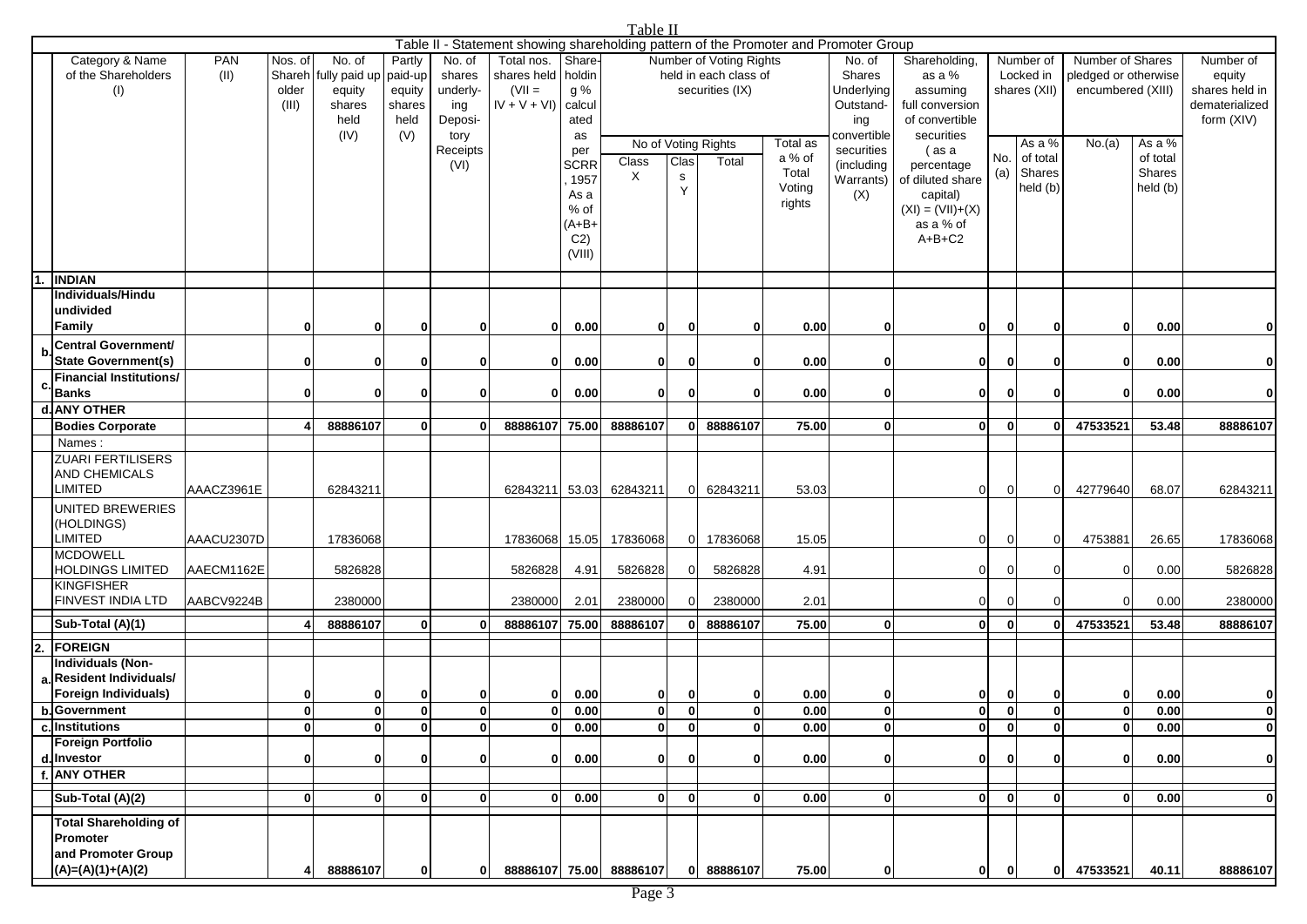Details of Shares which remain unclaimed may be given hear along with details such as number of shareholders, outstanding shares held in demat/unclaimed suspense account, voting rights which are frozen etc.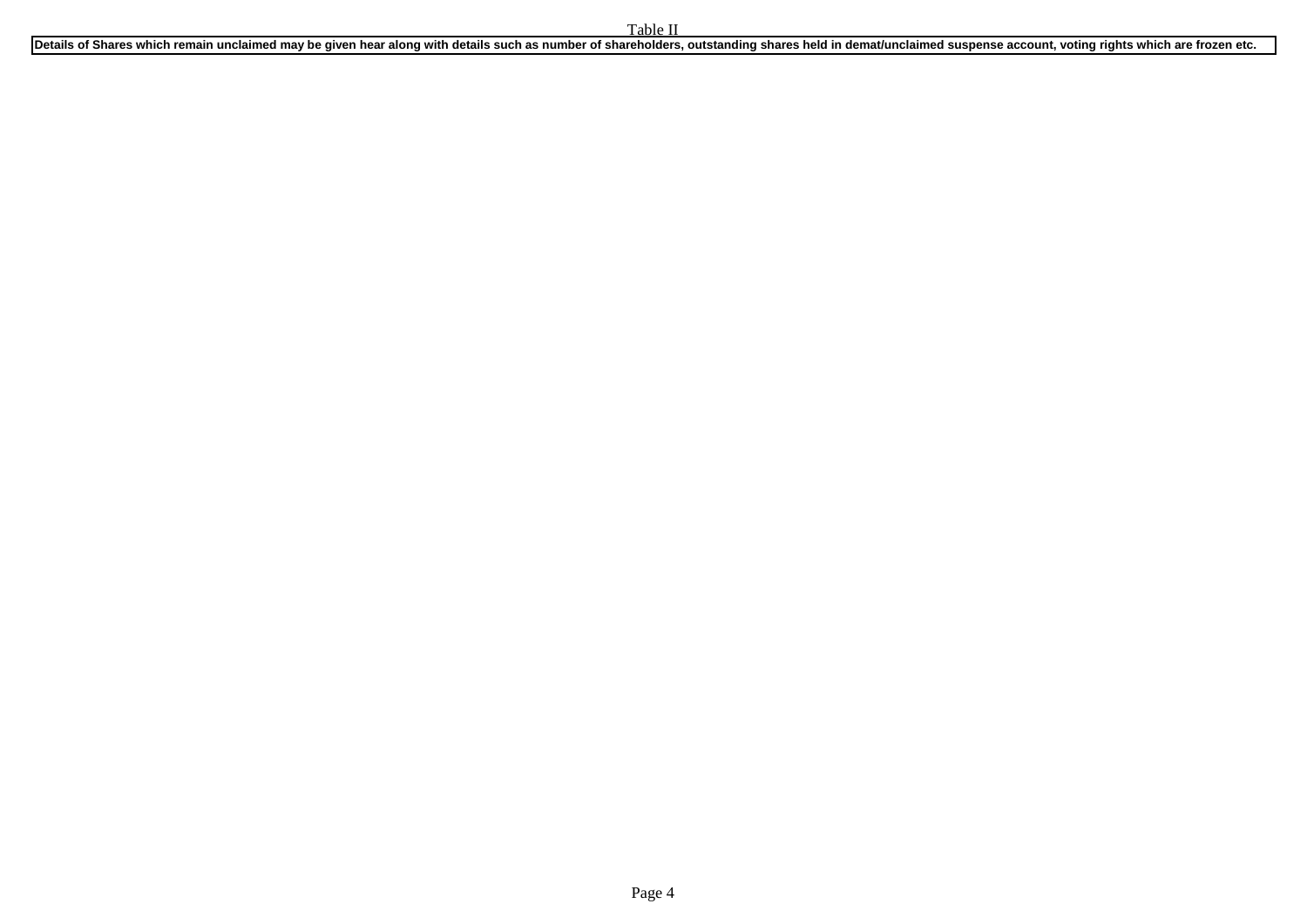|                                                                              |                                             |        | Table III                 |          |             |      |  |  |  |  |  |  |  |  |
|------------------------------------------------------------------------------|---------------------------------------------|--------|---------------------------|----------|-------------|------|--|--|--|--|--|--|--|--|
| Table III - Statement showing shareholding pattern of the Public shareholder |                                             |        |                           |          |             |      |  |  |  |  |  |  |  |  |
| No. of                                                                       | Total nos.                                  | Share  | Number of Voting Rights   |          | No. of      |      |  |  |  |  |  |  |  |  |
| shares                                                                       | shares held holdin<br>held in each class of |        |                           |          |             |      |  |  |  |  |  |  |  |  |
| underlying                                                                   | $(VII =$                                    |        | Underlying                |          |             |      |  |  |  |  |  |  |  |  |
| Depository                                                                   | $IV + V + VI$                               | calcul |                           |          | Outstanding | ź    |  |  |  |  |  |  |  |  |
| Receipts                                                                     |                                             | ated   |                           |          | convertible | full |  |  |  |  |  |  |  |  |
| (VI)                                                                         |                                             | as     |                           |          | securities  | of   |  |  |  |  |  |  |  |  |
|                                                                              |                                             | per    | No of Voting Rights       | Total as | (including  |      |  |  |  |  |  |  |  |  |
|                                                                              |                                             |        | $\sim$<br>アーティー<br>$\sim$ | $2\%$ of |             |      |  |  |  |  |  |  |  |  |

| Category & Name<br>of the Shareholders<br>(1) |                                                          | (11) | PAN Nos. of<br>Share-<br>holder<br>(III) | No. of<br>fully paid<br>up<br>equity | Partly<br>paid-up<br>equity<br>shares | No. of<br>shares<br>underlying | Total nos.<br>shares held holdin<br>$(VII =$<br>Depository $ V + V + V $ | Share<br>g %<br>calcul                           |                   |                     | Number of Voting Rights<br>held in each class of<br>securities IX) |                                    | No. of<br>Shares<br>Underlying<br>Outstanding        | Total<br>Shareholding<br>as a %<br>assuming              | Number of<br>Locked in<br>shares (XII) |                                          | Number of Shares<br>pledged or otherwise<br>encumbered (XIII) |                                      | Number of<br>equity<br>shares held in<br>dematerialized<br>form (XIV) |
|-----------------------------------------------|----------------------------------------------------------|------|------------------------------------------|--------------------------------------|---------------------------------------|--------------------------------|--------------------------------------------------------------------------|--------------------------------------------------|-------------------|---------------------|--------------------------------------------------------------------|------------------------------------|------------------------------------------------------|----------------------------------------------------------|----------------------------------------|------------------------------------------|---------------------------------------------------------------|--------------------------------------|-----------------------------------------------------------------------|
|                                               |                                                          |      |                                          | shares<br>held<br>(IV)               | held<br>(V)                           | Receipts<br>(VI)               |                                                                          | ated<br>as<br>per<br><b>SCRR</b>                 | Class<br>$\times$ | Clas<br>$\mathbf s$ | No of Voting Rights<br>Total                                       | <b>Total</b> as<br>a % of<br>Total | convertible<br>securities<br>(including<br>Warrants) | full conversion<br>of convertible<br>securities<br>(as a | $\overline{No}.(a)$                    | As a %<br>of total<br>Shares<br>held (b) | No.(a)<br>(Not<br>applic<br>able)                             | As a %<br>of total<br>Shares<br>held |                                                                       |
|                                               |                                                          |      |                                          |                                      |                                       |                                |                                                                          | 1957<br>As a<br>% of<br>$(A+B+$<br>C2)<br>(VIII) |                   | Y                   |                                                                    | Voting<br>rights                   | (X)                                                  | percentage<br>of diluted share<br>capital)<br>(XI)       |                                        |                                          |                                                               | (Not appli<br>cable) (b)             |                                                                       |
| 1.                                            | <b>INSTITUTIONS</b>                                      |      |                                          |                                      |                                       |                                |                                                                          |                                                  |                   |                     |                                                                    |                                    |                                                      |                                                          |                                        |                                          |                                                               |                                      |                                                                       |
|                                               | <b>Mutual Funds/</b>                                     |      | 6                                        | 129375                               | 0                                     | $\mathbf{0}$                   | 129375                                                                   | 0.11                                             | 129375            | $\Omega$            | 129375                                                             | 0.11                               | $\mathbf{0}$                                         | $\mathbf{0}$                                             | U                                      | $\mathbf{0}$                             | <b>NA</b>                                                     |                                      | 10000                                                                 |
| b.                                            | <b>Venture Capital Funds</b>                             |      | $\mathbf{0}$                             | $\Omega$                             | <sub>0</sub>                          | $\mathbf{0}$                   | $\mathbf{0}$                                                             | 0.00                                             | 0                 | $\Omega$            | $\Omega$                                                           | 0.00                               | $\Omega$                                             | $\Omega$                                                 | U                                      | $\Omega$                                 | <b>NA</b>                                                     |                                      | $\mathbf{0}$                                                          |
| с.                                            | <b>Alternate Investment</b><br><b>Funds</b>              |      | $\mathbf{0}$                             | $\mathbf{0}$                         | 0                                     | $\mathbf{0}$                   | $\mathbf{0}$                                                             | 0.00                                             | $\mathbf{0}$      | n                   | $\Omega$                                                           | 0.00                               | $\Omega$                                             | $\mathbf{0}$                                             | 0                                      | $\Omega$                                 | <b>NA</b>                                                     |                                      | $\mathbf{0}$                                                          |
|                                               | <b>Foreign Venture</b><br>d. Capital Investors           |      | $\Omega$                                 | $\Omega$                             | Û                                     | $\mathbf{0}$                   | $\mathbf{0}$                                                             | 0.00                                             | $\mathbf{0}$      | $\Omega$            | $\Omega$                                                           | 0.00                               | O                                                    | $\bf{0}$                                                 | ŋ                                      | $\mathbf{0}$                             | <b>NA</b>                                                     |                                      | $\mathbf 0$                                                           |
|                                               | <b>Foreign Portfolio</b>                                 |      |                                          |                                      |                                       |                                |                                                                          |                                                  |                   |                     |                                                                    |                                    |                                                      |                                                          |                                        |                                          |                                                               |                                      |                                                                       |
| е.                                            | <b>Investors</b>                                         |      | 0                                        | $\mathbf{0}$                         | 0                                     | $\mathbf{0}$                   | 0                                                                        | 0.00                                             | 0                 | $\mathbf{0}$        | $\mathbf{0}$                                                       | 0.00                               | $\Omega$                                             | $\bf{0}$                                                 | O                                      | $\mathbf{0}$                             | <b>NA</b>                                                     |                                      | $\mathbf{0}$                                                          |
|                                               | <b>Financial Institutions/</b>                           |      |                                          |                                      |                                       |                                |                                                                          |                                                  |                   |                     |                                                                    |                                    |                                                      |                                                          |                                        |                                          |                                                               |                                      |                                                                       |
| f.                                            | <b>Banks</b>                                             |      | 311                                      | 354356                               | n                                     | $\mathbf{0}$                   | 354356                                                                   | 0.30                                             | 354356            |                     | 354356                                                             | 0.30                               | O                                                    | $\mathbf 0$                                              |                                        | $\Omega$                                 | <b>NA</b>                                                     |                                      | 6450                                                                  |
| g.                                            | <b>Insurance Companies</b>                               |      | 5                                        | 5090                                 | 0                                     | $\mathbf{0}$                   | 5090                                                                     | 0.00                                             | 5090              | $\mathbf{0}$        | 5090                                                               | 0.00                               | $\bf{0}$                                             | $\mathbf{0}$                                             | U                                      |                                          | <b>NA</b>                                                     |                                      | $\mathbf{0}$                                                          |
|                                               | <b>Provident Funds/</b>                                  |      |                                          |                                      |                                       |                                |                                                                          |                                                  |                   |                     |                                                                    |                                    |                                                      |                                                          |                                        |                                          |                                                               |                                      |                                                                       |
| h.                                            | <b>Pension Funds</b>                                     |      | $\Omega$                                 | $\Omega$                             | 0                                     | $\mathbf{0}$                   | 0                                                                        | 0.00                                             | 0                 |                     | n                                                                  | 0.00                               | O                                                    | $\bf{0}$                                                 |                                        | $\Omega$                                 | <b>NA</b>                                                     |                                      | $\mathbf{0}$                                                          |
| i.                                            | <b>ANY OTHER</b>                                         |      |                                          |                                      |                                       |                                |                                                                          |                                                  |                   |                     |                                                                    |                                    |                                                      |                                                          |                                        |                                          |                                                               |                                      |                                                                       |
|                                               | <b>CENTRAL</b><br><b>GOVERNMENT/</b>                     |      |                                          |                                      |                                       |                                |                                                                          |                                                  |                   |                     |                                                                    |                                    |                                                      |                                                          |                                        |                                          |                                                               |                                      |                                                                       |
|                                               | <b>STATE GOVERNMENT(S)</b>                               |      | 11                                       | 1053050                              | 0                                     | $\mathbf{0}$                   | 1053050                                                                  | 0.89                                             | 1053050           | $\mathbf{0}$        | 1053050                                                            | 0.89                               | $\Omega$                                             | $\bf{0}$                                                 | O                                      | $\mathbf{0}$                             | <b>NA</b>                                                     |                                      | 1050000                                                               |
|                                               | <b>FOREIGN</b>                                           |      |                                          |                                      |                                       |                                |                                                                          |                                                  |                   |                     |                                                                    |                                    |                                                      |                                                          |                                        |                                          |                                                               |                                      |                                                                       |
|                                               | <b>INSTITUTIONAL</b>                                     |      |                                          |                                      |                                       |                                |                                                                          |                                                  |                   |                     |                                                                    |                                    |                                                      |                                                          |                                        |                                          |                                                               |                                      |                                                                       |
|                                               | <b>INVESTORS</b>                                         |      |                                          | 1041626                              | 0                                     | $\mathbf{0}$                   | 1041626                                                                  | 0.88                                             | 1041626           | $\mathbf{0}$        | 1041626                                                            | 0.88                               | 0                                                    | 0                                                        | o                                      | $\mathbf{0}$                             | <b>NA</b>                                                     |                                      | 1041626                                                               |
|                                               | <b>Market Maker</b>                                      |      | $\mathbf{0}$                             | $\Omega$                             | $\mathbf{0}$                          | $\mathbf{0}$                   | 0                                                                        | 0.00                                             | 0                 | $\Omega$            | $\Omega$                                                           | 0.00                               | $\Omega$                                             | $\Omega$                                                 | <sub>0</sub>                           | $\Omega$                                 | <b>NA</b>                                                     |                                      | $\mathbf{0}$                                                          |
|                                               |                                                          |      |                                          |                                      |                                       |                                |                                                                          |                                                  |                   |                     |                                                                    |                                    |                                                      |                                                          |                                        |                                          |                                                               |                                      |                                                                       |
|                                               | Sub-Total (B)(1)                                         |      | 334                                      | 2583497                              | 0                                     | $\Omega$                       | 2583497                                                                  | 2.18                                             | 2583497           |                     | 2583497                                                            | 2.18                               | $\Omega$                                             | $\mathbf{0}$                                             | <b>n</b>                               | $\Omega$                                 |                                                               |                                      | 2108076                                                               |
|                                               | <b>Central Government/</b>                               |      |                                          |                                      |                                       |                                |                                                                          |                                                  |                   |                     |                                                                    |                                    |                                                      |                                                          |                                        |                                          |                                                               |                                      |                                                                       |
| 2.                                            | <b>State Government(s)/</b><br><b>President of India</b> |      |                                          |                                      |                                       |                                |                                                                          |                                                  |                   |                     |                                                                    |                                    |                                                      |                                                          |                                        |                                          |                                                               |                                      |                                                                       |
|                                               |                                                          |      |                                          |                                      |                                       |                                |                                                                          |                                                  |                   |                     |                                                                    |                                    |                                                      |                                                          |                                        |                                          |                                                               |                                      |                                                                       |